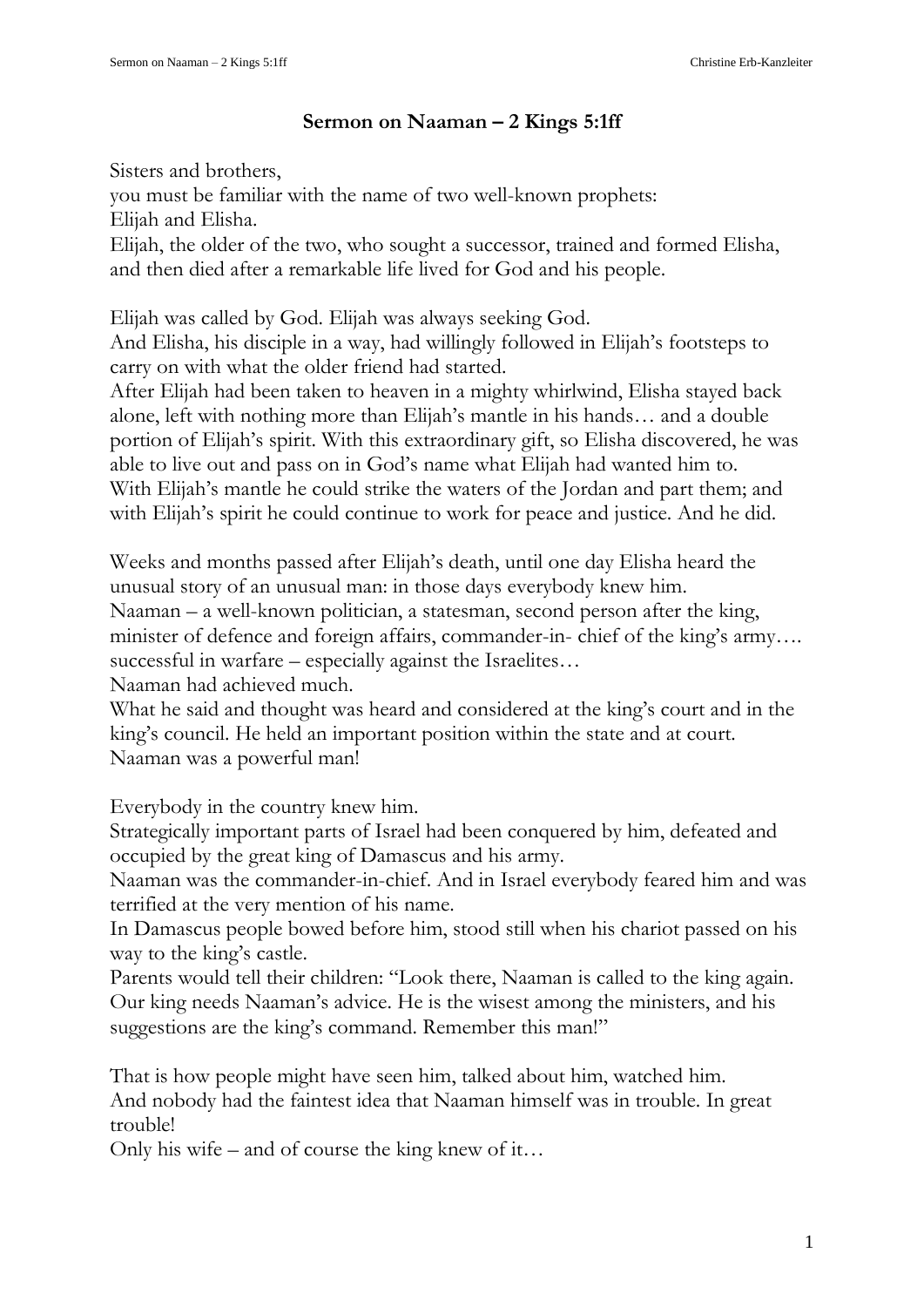It had started as a small alteration of the skin. Turned then into a simple rash, and ended up being one of the most awful diseases of their time.

Such white spots growing and spreading all over, put everybody at a loss – even if you were called Naaman and had all the power, lots of money and much to say… Naaman suffered from leprosy.

And in those days there was no remedy against it.

Naaman could not be cured and would eventually die.

People thought he'd have a great life of wealth and prosperity and envied him. Nobody knew what it looked like inside. Nobody had a clue how desperate, how isolated, how lonely the great man of power was.

When Naaman told the king, the king was of course both: shocked and worried. He needed this man, couldn't possibly do without him if he died.

They tried what could be tried. Doctors and healers did their best, no medicine, no therapy was left out. But nothing, nothing managed to cure Naaman.

The king was willing to invest all there was: power, influence, money, connections…

But what if there is nothing left to invest in?

What if there is clearly and definitely no way out?

What if there is even danger for the others – the risk of also becoming sick?

At least the king did not abandon Naaman.

He stayed at his side and continued caring for him.

And so did Naaman's wife. She stood by him. She loved him, and found it almost unbearable to live with the awful knowledge of the terrible disease.

Even though nobody spoke about the illness, the servants and slaves in the courtlike, beautiful home of Naaman could sense the sadness and hopelessness that surrounded Naaman.

And one day, out of all people, a young slave girl who served Naaman's wife, said to her mistress: "If only Naaman was with the prophet who is in Samaria, the prophet could surely cure him…"

This girl had been brought as a captive from Israel. She was an enemy.

And Naaman was not just her enemy but her oppressor, the man responsible for keeping her a prisoner of war…

This girl must have had a big heart… full of sympathy and humanity in spite of what had been done to her .

And one day she found the courage to speak out what she'd thought for some time already.

"In my home country", she said, "he could be helped.

In my home country Elisha, God's chosen prophet cures and helps so many…" Miss Nobody speaks to the commander-in-chief… about her home, her belief, her God.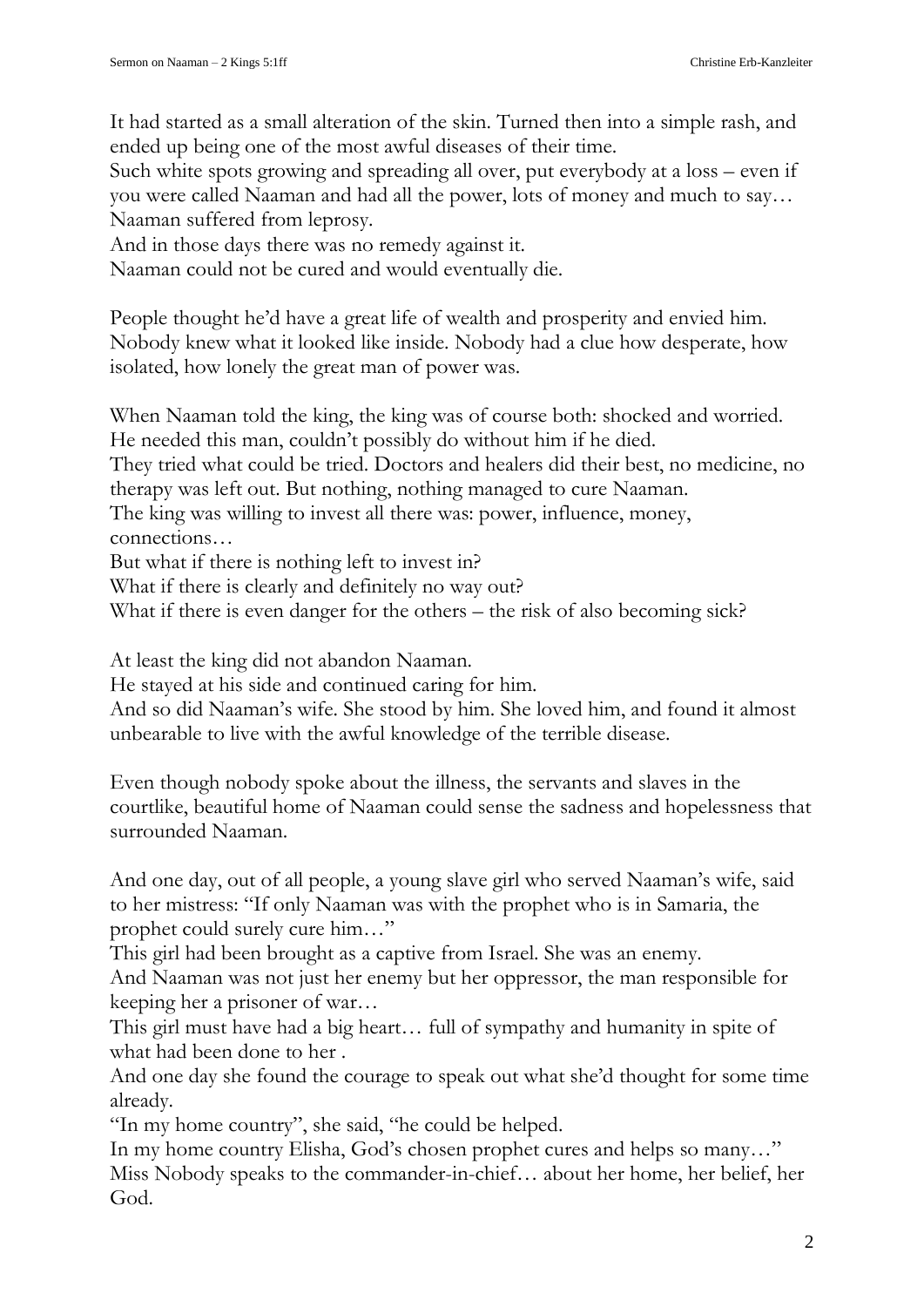Had Naaman and his wife not been so desperate, they wouldn't have listened. That's for sure.

How could the second man in state listen to the advice of a foreign slave girl? However, Naaman's hopelessness and despair must have already brought him to the point of being open and willing to try just anything…

Since he had nothing to lose, he was prepared to find out, what this Israelite prophet could do. Naaman went to his king, told him the story and found the king genuinely interested in restoring Naaman's health.

Naaman's health became a state affair. The king wrote a letter to the king of Israel. The great and powerful sovereign of Damascus ordered the king of Israel to cure his servant Naaman.

No polite request, no "could you please", but a firm and clear demand. That is how kings and bosses act. They solve what needs to be solved through the official channels.

With this letter to take with him, Naaman packed his things: servants, horses, chariots and lots of riches… bribe money, if you like.

…thinking, if it doesn't work by demands, it might still work with the money…" silver, gold and garments…" the Old Testament tells us.

When Naaman arrived at the Israelite court with his horses and chariots and that special message from the king of Damascus, the king of Israel was immediately terrified.

This was going to bring along trouble…

He suspected at once that the king of Damascus was only seeking a reason to attack and fight against Israel again…

"I know", the Israelite king might have thought, "he is only looking for confrontation. Do they think I can heal people? And even if I could, or my God could, it wouldn't work with foreigners, would it?

But if we don't send him back cured, this will certainly be our end… and the end of the people of Israel."

Faster than you would think, the rumour spread all over the place that the enemy was planning to attack again, and this time would surely raze Israel to the ground. The people were horrified. Nobody knew what to do…

…when a message came from Elisha, the prophet:

"Why have you torn your clothes, king of Israel? Let this foreigner come to me, that he may learn that there is a prophet in Israel."

Last hope for a helpless and fearful king.

What follows then in the Old Testament story of Elisha and Naaman, we have heard in the reading.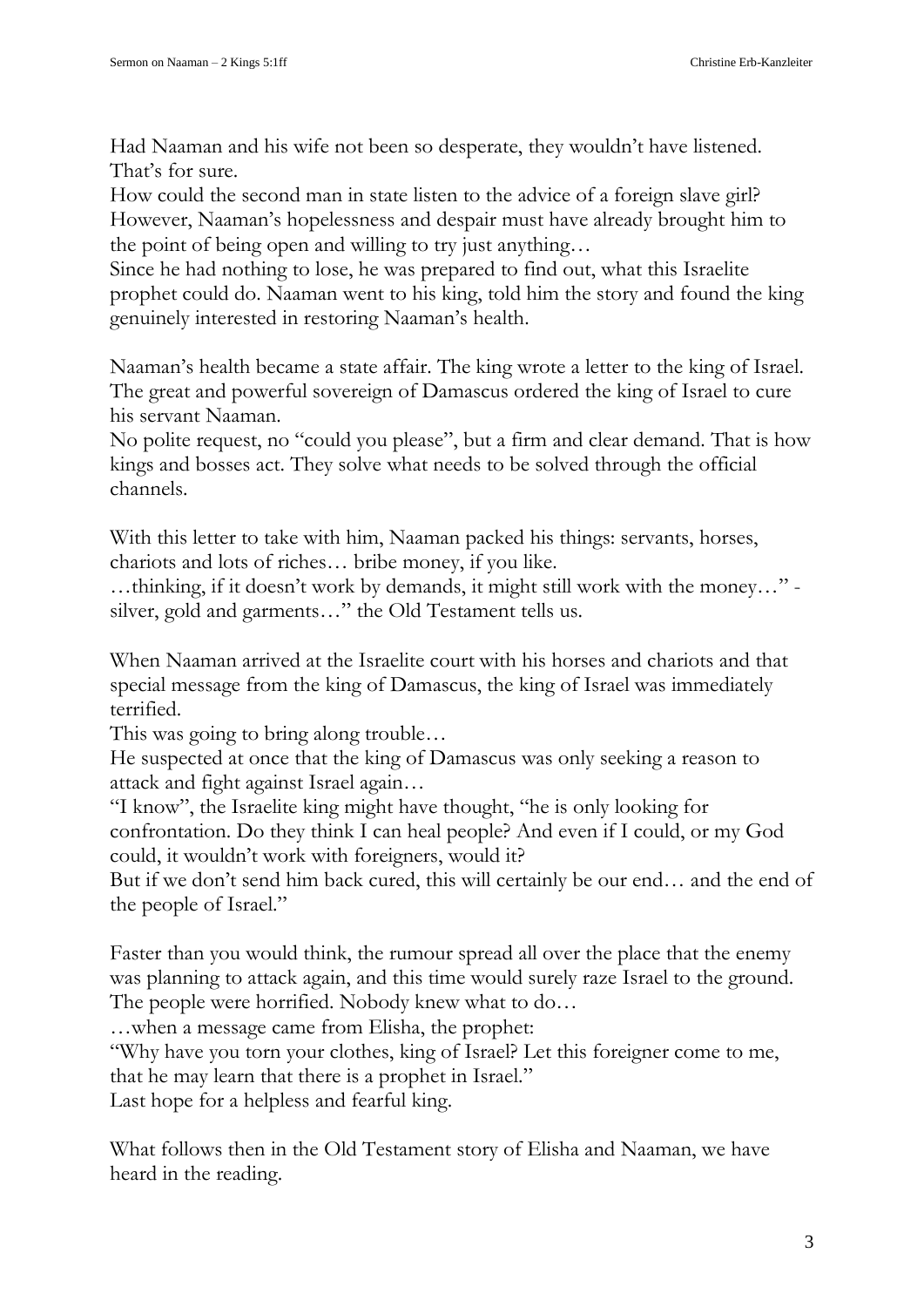And again: it nearly wouldn't have worked, if Naaman's servants, just as the slave girl before, hadn't interfered.

"Father", they said to him, and begged him not to rush things at the wrong moment.

And maybe they had at least a slight idea, why Elisha had not even come out of the house but only gave his puzzling advice to wash in the Jordan…

Nobody before had experienced the water of the Jordan being special or expected it to be healing… Something. else must have caused Elisha to suggest such treatment.

Maybe Elisha simply wanted to point out: I am not the doctor who does magic! And it is not a special medicine or cream that helps, it is somebody you wouldn't have thought of, who can restore your life: it is our God. The God of Israel…

Whether Naaman had grasped this or not,… he must have learned a lot by listening to slave girls and servants, travelling unimportant roads, trusting invisible prophets and washing in a comparatively small country stream.

It is the small things that changed his life… means and possibilities beyond power and world politics!

He had to be ready to see those, he usually saw only on the battlefield. He had to learn to listen to people he usually wouldn't even speak to. And he had to be open to do things he thought utterly ridiculous and undoable for somebody in his position.

"Are not Abana and Parpar, the rivers of Damascus, better than all the waters of Israel?"

It is just natural that Naaman was disturbed and irritated, and nearly walked off in anger…

"…if the prophet had commanded you to do something difficult, would you not have done it? How much more, when all he said to you was 'wash and be clean'?"

We don't know why, but that sentence made Naaman hold on a second, leaf through his majestic thoughts and discover what he hadn't come across in all his former life:

the simple thing will do… the unspectacular action in one of the smallest parts of the world…

Not gold, nor silver, nor garment, not horses, weapons, orders, not power and might would change his life, but the small gesture of washing…

Naaman could do this because he had already before somehow began to change his arrogant upper-class mind!

He washed in the Jordan, dived in seven times and felt a sense or relief and wellbeing which he hadn't experienced for ages.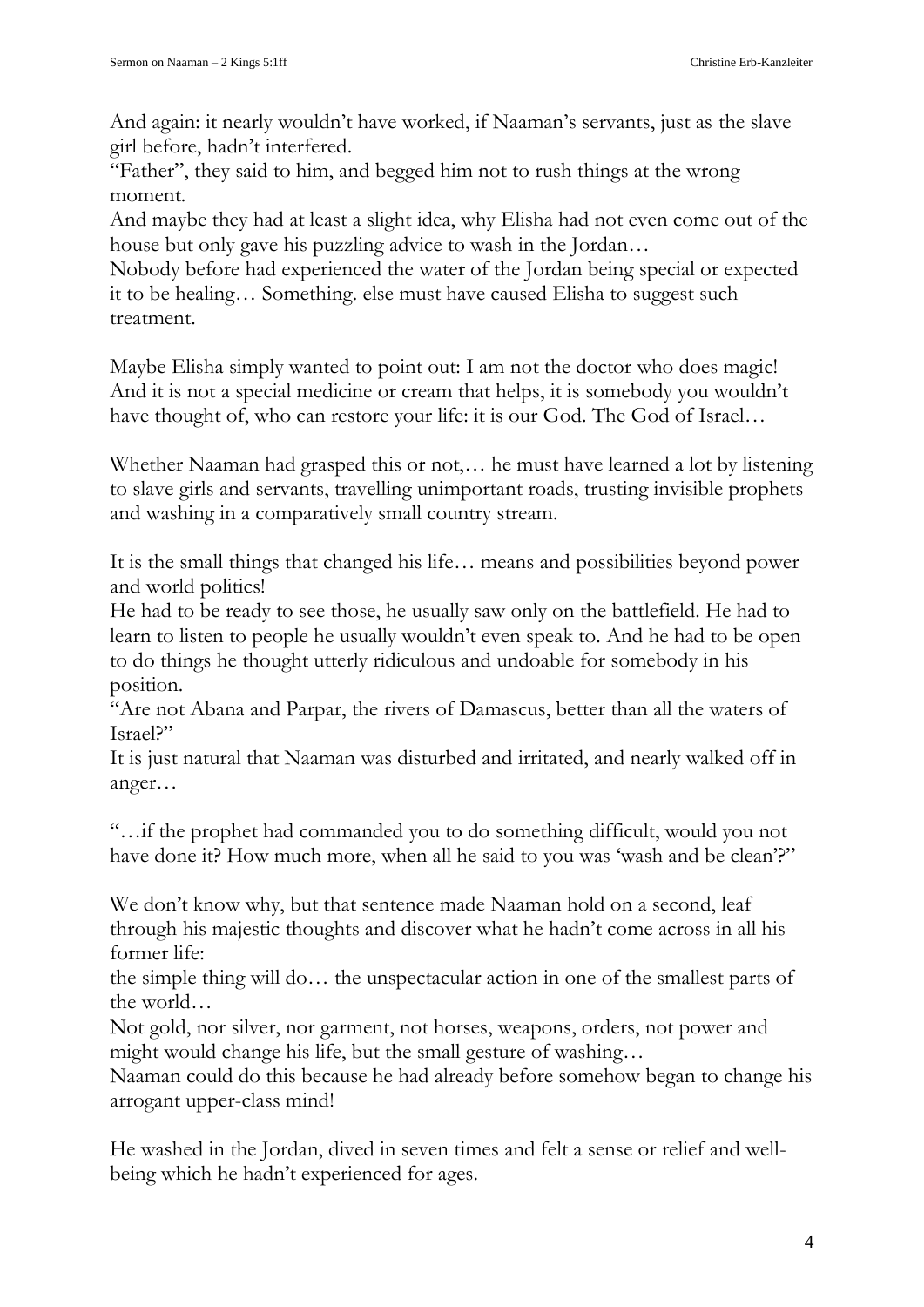"Like the flesh of a young boy"… - Naaman felt clean, fresh, young and full of energy again. Gone was the tiredness, the shame, the despair! New life was lying ahead, and he only had to live it out! …a future after he'd already seen himself rotting away and dying…

Healing is something we all long for. Healing is something God longs for. The God who has created us, cares for his creation and yearns for goodness and wholeness, health, security and happiness.

The Bible over and over again shows God leading people out of captivity, speaking to them through the prophets, healing their illnesses in Jesus, and in all that constantly seeking new ways to achieve wholeness and salvation.

Healing has got much to do with our bodies, our physical condition, but also with justice and peace.

Naaman doesn't simply experience the healing of his irritated skin, but the healing of his whole person.

Healing is not only about curing – it is about wholeness. Health is not about perfection, but about reconciliation.

After having washed in the Jordan Naaman had his eyes opened for those sides of life which till then he'd never taken in or found important: he could see the servants, listen to the peasants, appreciate the strange river, trust others and accept that it does not always have to be him, who is in control.

This is wholeness in our story.

The beginning of reconciliation between rich and poor, powerful and powerless, Damascus and Israel…!

And changed through the experience of healing Naaman could do something else, which is told in the passage that immediately follows the sermon text: Naaman had already started walking away from Elisha and the Jordan, when something. made him stop.

Moved, touched – whichever: he returned to the prophet's house, didn't wait in front of it until Elisha would come out and welcome him, but bowed down through the small door, went in to Elisha and offered him a present.

Was that meant to say thank you?

We don't really know…

…and there is something else that Naaman said to Elisha: "Now I know that there is no God in all the earth except in Israel…"

Elisha didn't accept money and thank you gifts. He pointed out that it wasn't him but God who'd worked the healing…, and that this is something that no human could or should ever pay for!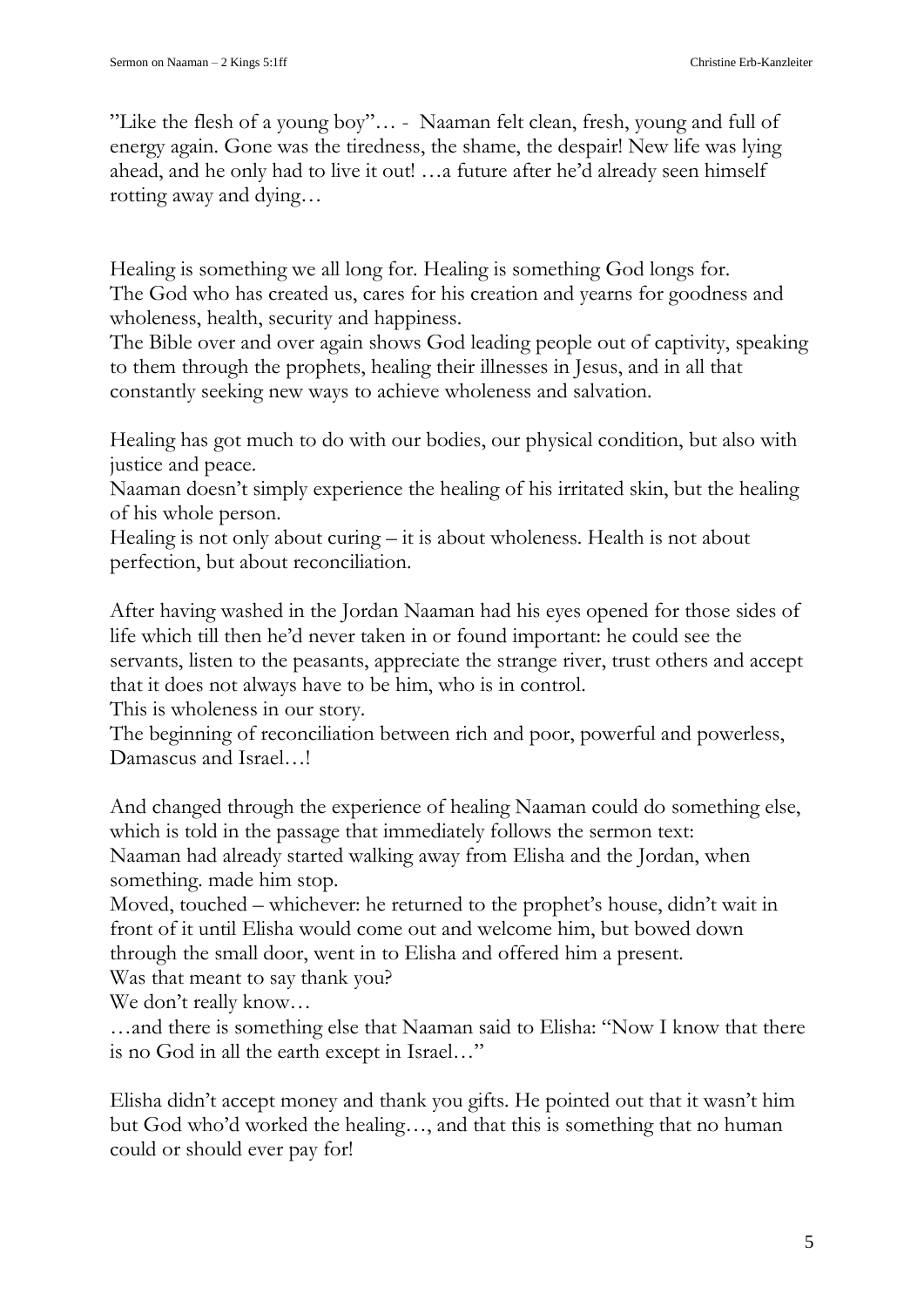Healing is a gift of God; both: receiving healing and bringing it forth, experiencing it for ourselves, and helping to make it come true for others.

God longs for healing and gives healing: healing of broken bodies, painful memories, divided communities and nations, the healing of earth itself and of our relationship with it…

God calls us to the healing of so many..., people, stories, relationships, places, nature, politics! And justice is just as important as medicine; health of an individual as important as that of world politics.

They are closely linked. Not just in theology of the modern world, but also in Naaman's life.

With "new skin" and a changed philosophy of individual and community life and a new understanding of family and politics, home and state, Naaman travelled on, returned to the mighty Damascus where he had come from.

Things might have changed there – who knows…

Not only but certainly also, because Elisha gave the powerful foreigner who'd come for help, the most beautiful gift, believers can give to each other.

He looked Naaman in the eyes, full of friendliness… loving and encouraging… …and spoke the words that sounded like music in Naaman's ears:

Go in peace.

Lech leshalom, in Hebrew…

God walks with you.

His peace is with you.

No matter what nation you come from and where you are heading for, God's peace will always be there.

These words are not only music in Naaman's ears.

They want to be music in our lives, too.

Go in peace.

Lech leshalom.

Take this peace. Bring it to the others. Pass it on.

Bring healing to the earth and its people, because God has loved and healed you first.

Amen.